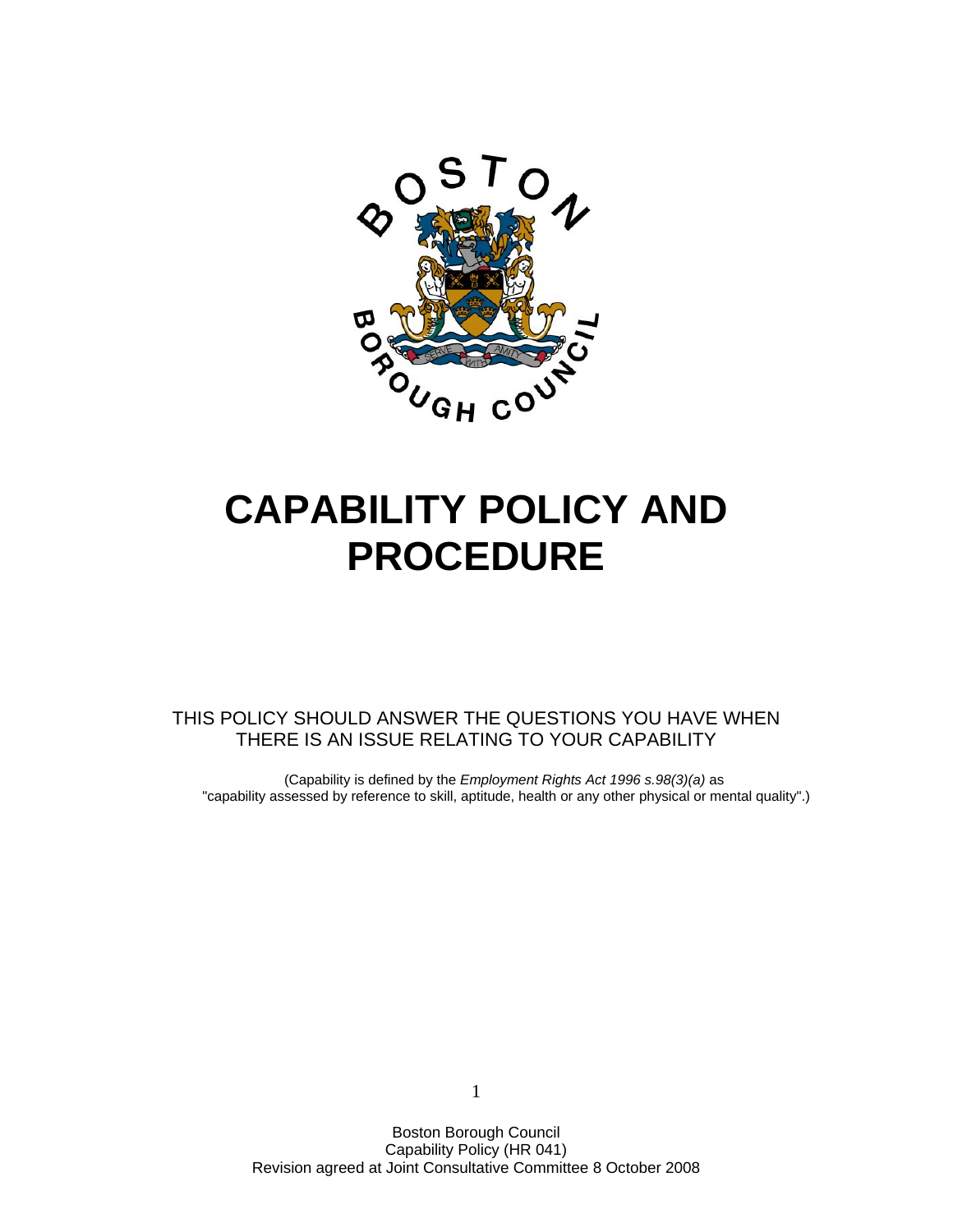## **Table of Contents**

- 1. What does this policy cover?
- 2. What type of behaviour is covered by the term "capability?"
- 3. When will a capability issue be raised?
- 4. What is the role of People Services?
- 5. What is the role of Line Managers?
- 6. Doesn't the Disability Discrimination Act 1995 protect me if I am disabled?
- 7. When is a formal Stage 1 meeting held?
- 8. When should Line Managers consult with People Services?
- 9. Who can attend a formal Stage 1 and Stage 2 meeting?
- 10. How much notice am I given of formal meetings?
- 11. What if I cannot attend a capability meeting?
- 12. What are the possible outcomes of a formal Stage 1 meeting?
- 13. What does an action plan include?
- 14. What happens if I see Occupational Health but disagree with their report?
- 15. What happens at the end of the timescale agreed in my action plan?
- 16. What are the possible outcomes of a review interview at Stage 2 of the procedure?
- 17. Does the Council write to me?
- 18. Who attends a Stage 3 meeting?
- 19. What are the possible outcomes of a formal stage 3 meeting?
- 20. Can I be redeployed to a position/grade where capability would not be an issue?
- 21. When will I know if I will be redeployed?
- 22. Can I appeal against decisions made?
- 23. What will you pay me if I am dismissed?
- 24. Who does this policy apply to?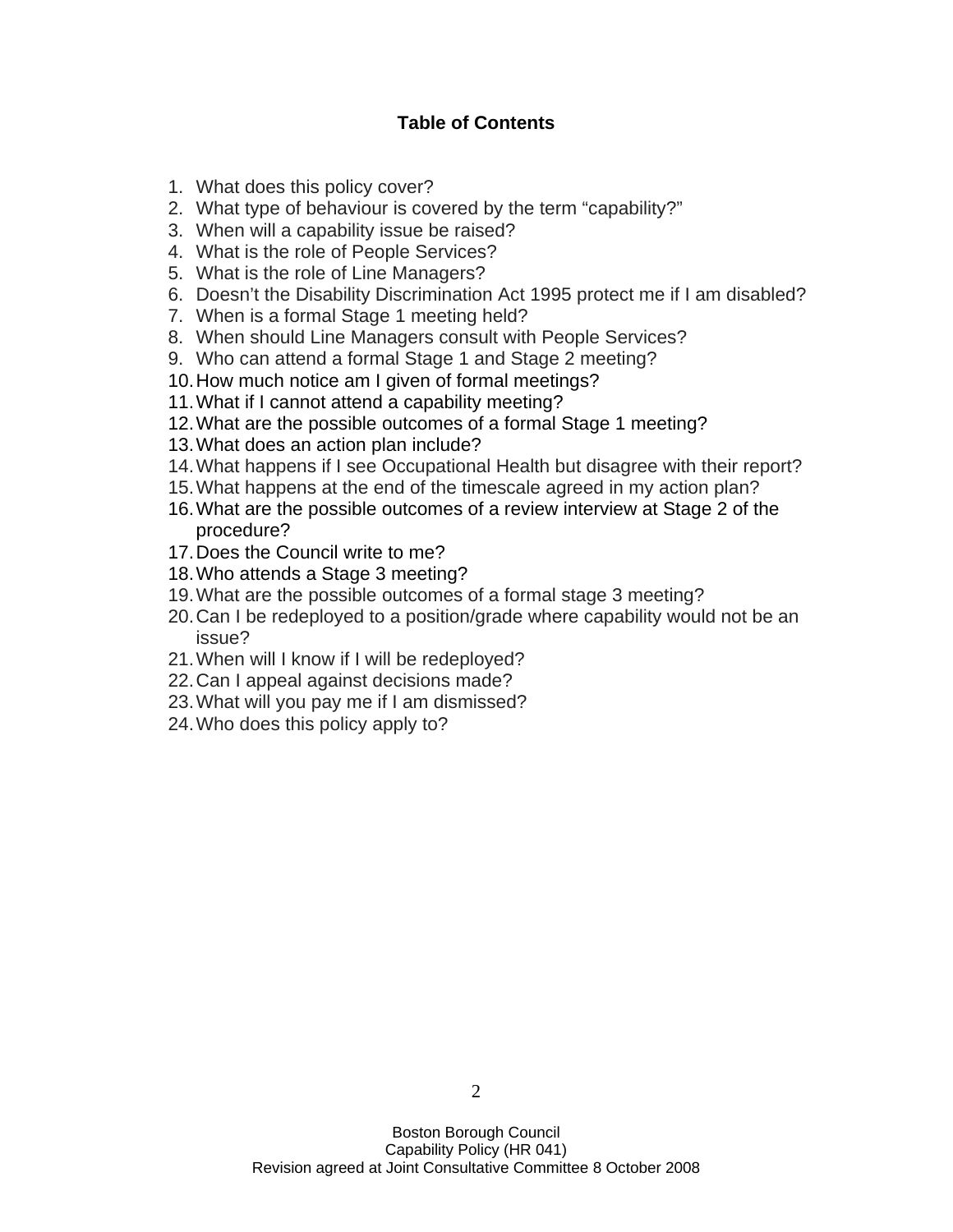## **1. What does this policy cover?**

This policy and procedure applies to situations where there is concern over the capability of an employee to do the job for which they are employed whether through ill health, lack of relevant professional, academic or technical qualifications or inherent incapability to do the job.

Boston Borough Council recognises the difference between:

- a deliberate failure through negligence or carelessness on the part of an employee to perform to the standards of which they are capable. In this case Boston Borough Council will use its disciplinary procedure, and
- a case of capability, where an employee is lacking in knowledge, skill or ability and so cannot carry out their duties to the standard required. In this case the council will operate the capability policy in an attempt to improve performance.

## **2. What type of behaviour is covered by the term "capability"?**

Examples include, but are not limited to:

- An employee whose pace of work is unacceptably slow;
- An employee who is unable to meet standards required;
- A manager who fails to establish good working relationships within the organisation– even if they are successful in terms of delivery;
- An employee who is inflexible and inadaptable;
- An employee who is unable to carry out their job to a high standard due to health problems

# **3. When will a capability issue be raised?**

Where there are unacceptably high levels of sickness or your level of performance is not acceptable. Persistent short-term sickness absence will be dealt with under the Council's Sickness Absence Policy & Procedure (HR030) in the first instance. However, where short-term absence has an underlying medical problem which is recurring, the capability procedure will apply**.**  Supervision will usually raise any need for discussion around this area. Support and/or training will usually overcome the performance issue and lead to the necessary improvement in your standard of work. Your line manager will be required to offer the necessary support or guidance where your performance is being managed and will direct you to other sources of support as deemed appropriate. You will have quarterly reviews with your line manager through the 'my performance' process this will also be a method of discussion.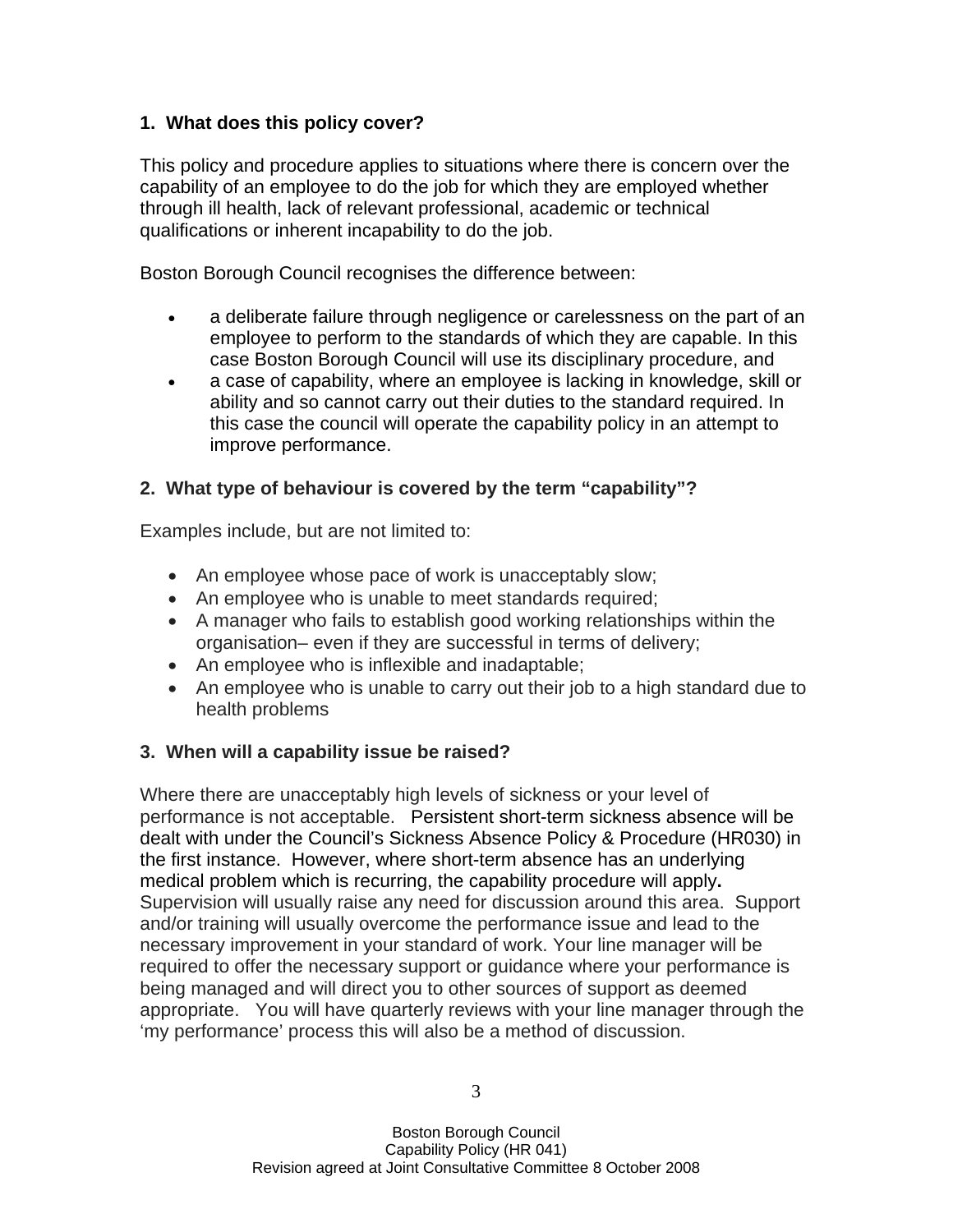This initial, informal discussion will be held before any formal procedure is followed and as such there is no entitlement for you to be accompanied.

# **4. What is the role of People Services?**

The role of People Services is to advise and assist line managers in dealing with performance matters throughout the informal and formal stages. This is with the aim of ensuring consistency of application of the policy across the council.

# **5. What is the role of Line Managers?**

Line managers are expected to take appropriate action at the earliest opportunity where they believe a member of staff's performance is falling below the required standard. If an employees capability becomes a concern it will be the responsibility of the employee's direct line manager to deal with the issue.

## **6. Doesn't the Disability Discrimination Act 1995 protect me if I am disabled?**

If you are genuinely ill this legislation will afford you some protection. It can still be fair to ultimately take a decision to dismiss a disabled employee, but there are certain actions the Council should take before coming to that decision, such as:

- Taking proper medical advice, if necessary from a relevant specialist.
- Seeing if there are any *reasonable* adjustments that could be made that would enable you to continue in your employment, for example
	- o Transferring you to another role
	- o Changing your working hours
	- o Allocating some of your duties to another employee
	- o Allowing time off for rehabilitation treatment

Whilst this procedure is a requirement if you are disabled, it is also best practice and as such will be followed in all cases. The Sickness Absence Policy may also be followed in these cases.

# **7. When should Line Managers consult with People Services?**

When a Line Manager is considering taking informal or formal action under the Council's Capability policy they must consult with their designated People Services Advisor at the earliest opportunity to ensure the policy is applied consistently.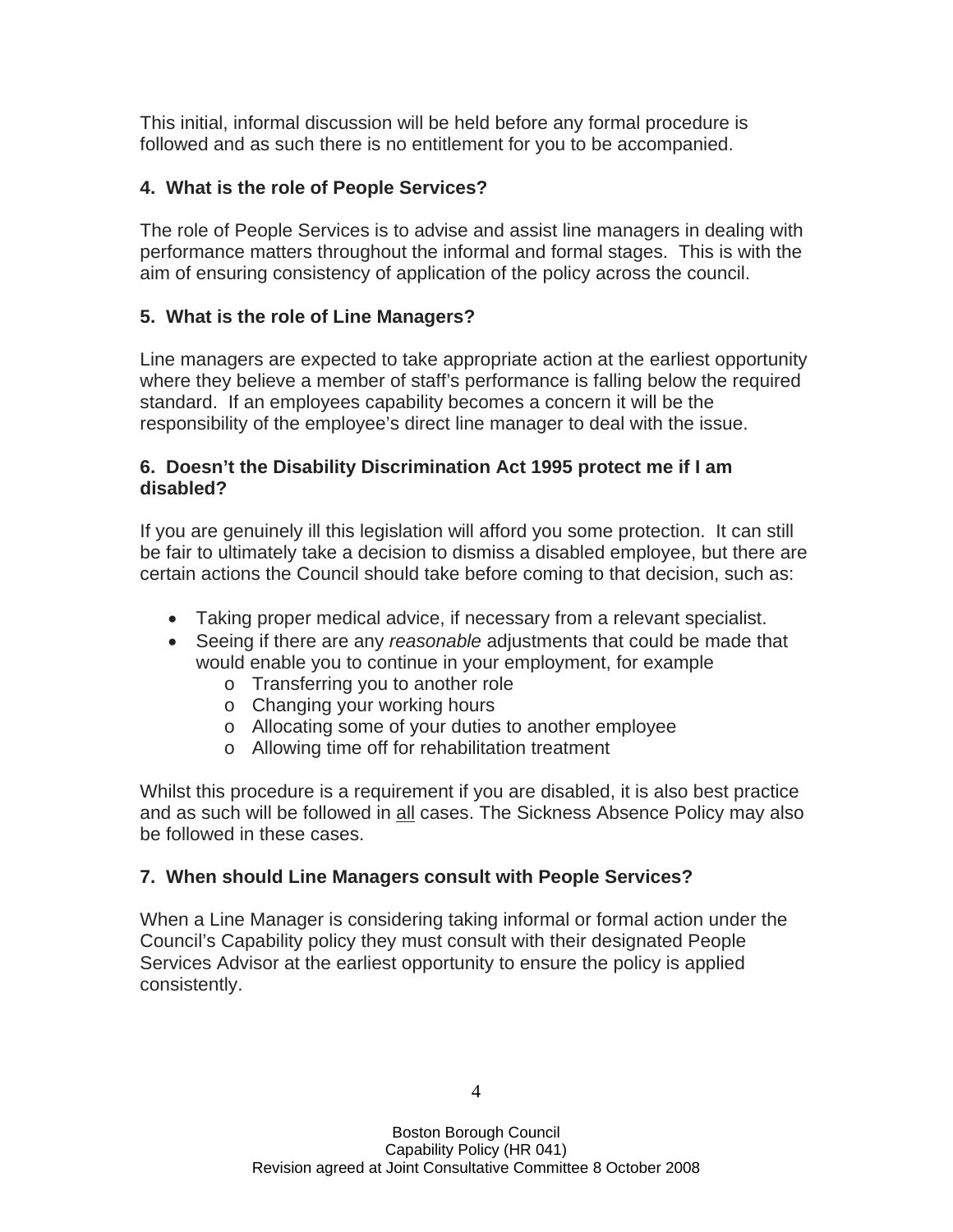## **8. When is a formal Stage 1 meeting held?**

You will always have been invited to an informal discussion prior to a Stage 1 meeting. Where your ability to perform the duties of your post is in question and has not been resolved by an informal discussion it will be necessary to progress to this stage of the procedure. A Stage 1 meeting will be held with your Line Manager where you will be told in clear unambiguous terms the details (including examples) of inadequate performance. You will be given every opportunity to state your point of view, and offer suggestions for improvement. Given the seriousness of a failure to improve, you will be made aware that this could ultimately lead to dismissal, but that redeployment or retirement on the grounds of ill health may be alternative options if the reasons for your lack of capability are health related.

## **9. Who can attend a formal Stage 1 and Stage 2 meeting?**

- The Line Manager
- People Services Advisor
- The employee concerned
- A trade union representative from trade unions recognised by Boston Borough Council, or a fellow Boston Borough Council employee, chosen by the employee

## **10. How much notice am I given of formal meetings?**

You will be given a minimum of 7 calendar days notice.

## **11. What if I cannot attend a capability meeting?**

You should notify the Council giving reasons for non attendance. Where your work colleague or trade union representative is unable to attend the meeting you need to let the Council know. In these cases, the meeting should be rescheduled for no later than 7 calendar days after the original date. If you are unable to attend the re arranged meeting it will proceed in your absence. In this circumstance your representative will be afforded the opportunity to present the case on your behalf. Any submission from you in writing will be considered by your Line Manager.

## **12. What are the possible outcomes of a formal Stage 1 meeting?**

• Where discussion identifies that inadequate performance is due to an identifiable or suspected permanent or temporary physical or mental disability, management will refer you to the Occupational Health Advisor to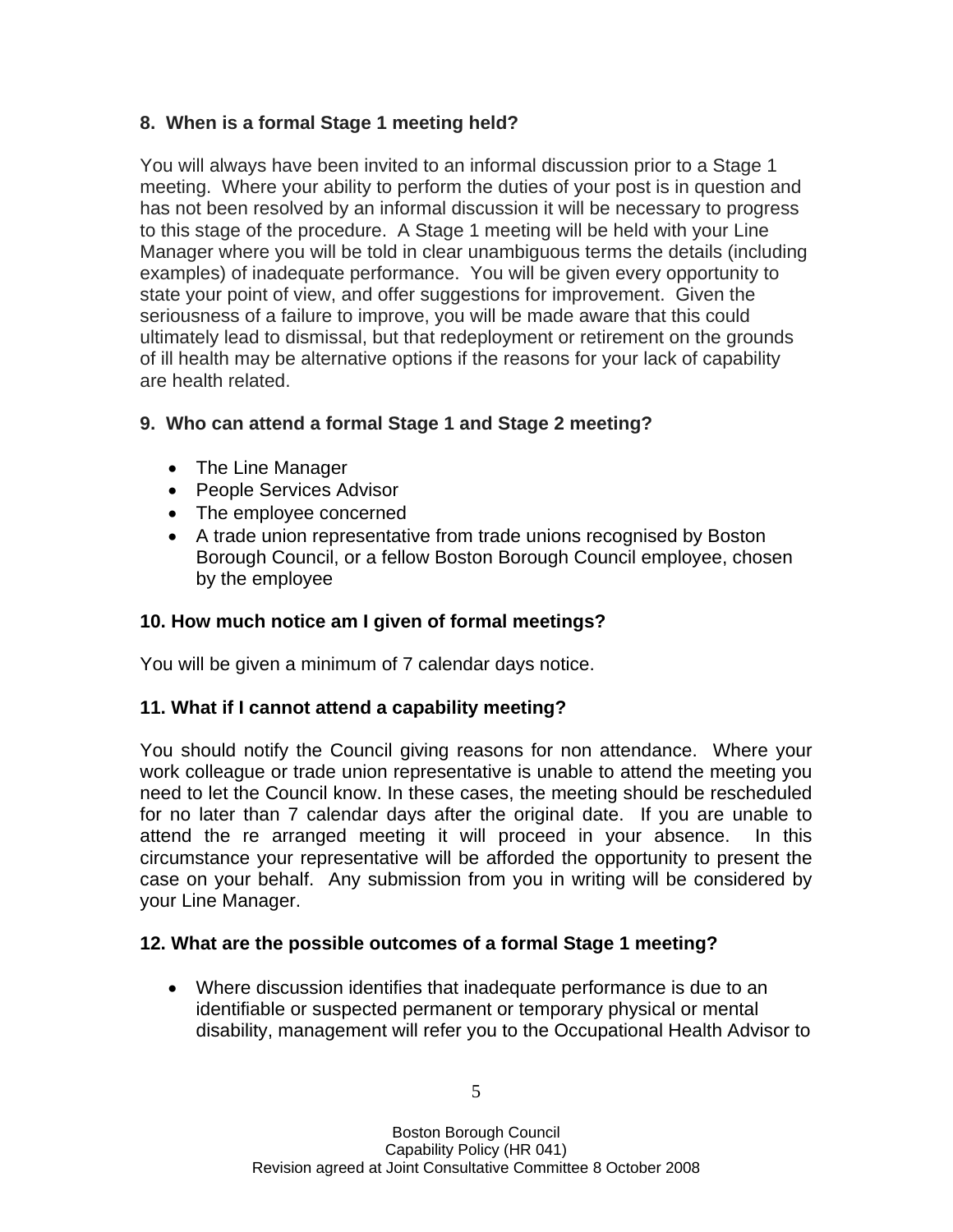obtain a professional report on your condition and advice of adjustments the Council could consider to assist you.

- If the Occupational Health Advisor identifies illness, injury or other physical or mental causes for your under performance they will determine if it is of a temporary or permanent nature. Should it be temporary and you agree with this diagnosis your direct Line Manager will devise an action plan designed to support you whilst you are affected by the condition.
- The source of the problem may be identified as unrelated to work (i.e. financial, domestic or relationship issues). In this situation Management will agree an action plan with you for dealing with the problem.
- Where there are no other identifiable issues leading to the poor performance an action plan designed to help you improve will be drafted and agreed in order to support you to improve your performance.

## **13. What does an action plan include?**

Your Line Manager will write to you and confirm the exact terms of the action plan you agree with them. This letter will include:

- Details of the standard to be achieved which may include specific actions
- A realistic timescale for improvement, taking into consideration your personal circumstances and capability
- The provision of training and supervision to assist your improvement
- Regular meetings with you and your Line Manager (at least weekly) to discuss and formally document your progress.
- Consequences of failure to improve.

#### **14. What happens if I see Occupational Health but disagree with their report?**

You will be given the option to undergo an examination by, and obtain a report from, an independent and appropriately qualified medical examiner. You will be responsible for the cost of this. Any report must be provided in full to the Council.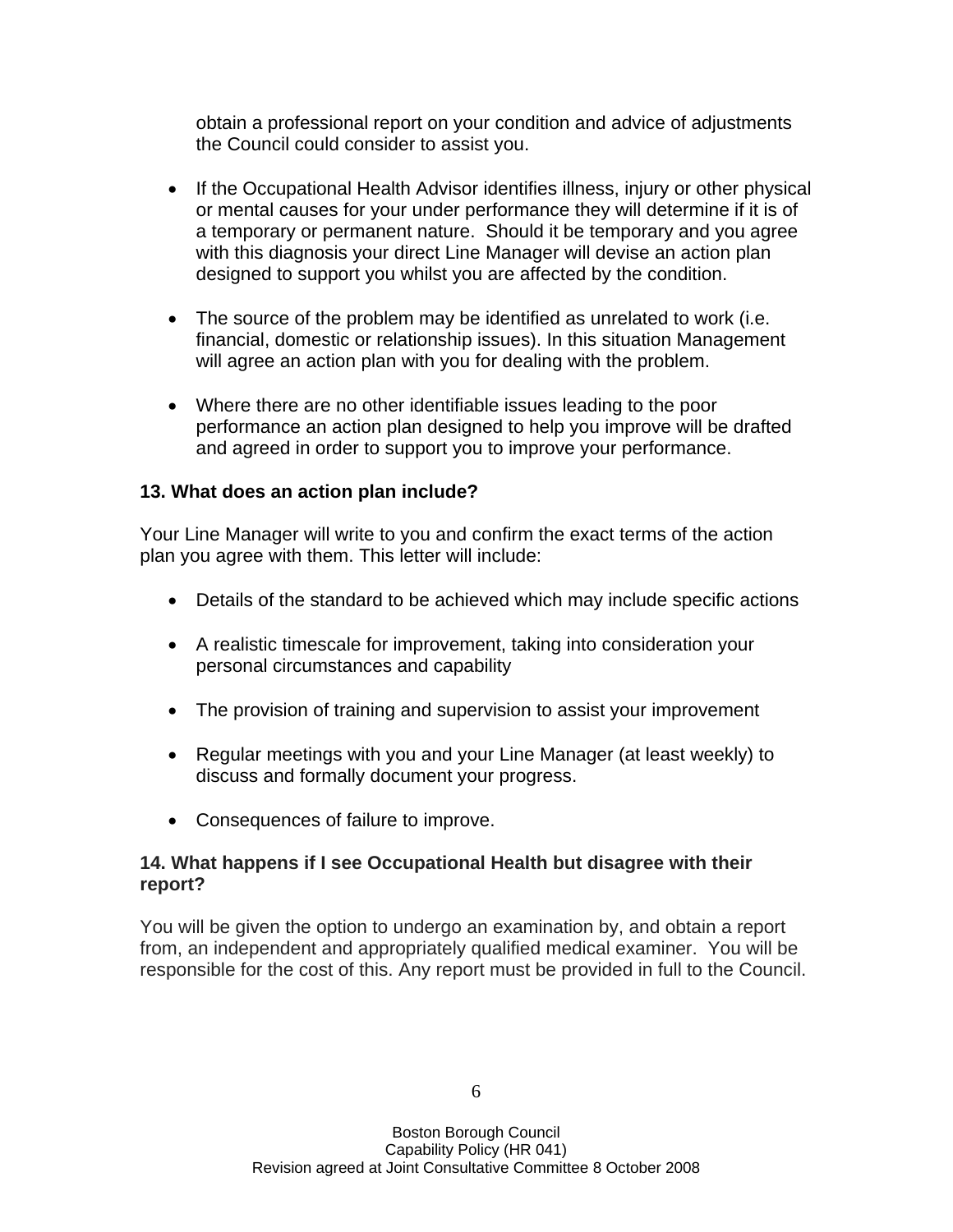#### **15. What happens at the end of the timescale agreed in my action plan?**

You will be invited to attend a review interview. This will be held in a timely manner at the conclusion of the timescale agreed in your action plan. You will be given 7 calendar days notice of this meeting and informed of your right to be accompanied by a trade union representative from trade unions recognised by Boston Borough Council, or a fellow Boston Borough Council employee.

#### **16. What are the possible outcomes of a review interview at Stage 2 of the procedure?**

- You have made a satisfactory improvement. Your line manager will discuss the action plan with you, and confirm that you have achieved the targets set in the action plan, and gained the required level of capability. Thereafter it is your responsibility to maintain an acceptable level of performance without the need for close supervision or personal action plans beyond the scope of the 'my performance' process. Should your performance deteriorate within the following 12 months a further period of review will not be considered and a Stage 3 meeting will be arranged.
- You have not achieved the standards set out in your action plan. This will be discussed with you, ensuring you are aware of the area(s) still requiring improvement.Where improvement is genuinely beyond your ability, and the above procedure has been followed, the Chief Officer and People Services designated advisor will be informed by your line manager. They will progress the matter to Stage 3 of the procedure.
- The timescale set in the action plan may be extended. This will only be an option where there is sufficient improvement to indicate that there is a realistic prospect of achieving a satisfactory outcome. Where this is the case a second review period will be agreed with you. Only one extension will be permitted and your line manager will agree the length of this with you. No extension will exceed 3 months unless there are exceptional circumstances which have been discussed and agreed with the People & Performance Manager. A further review interview, under Stage 2 of the procedure, will be held in a timely manner at the conclusion of the agreed timescale.

#### **17. Does the Council write to me?**

Yes. All invitations to formal meetings will be confirmed in writing. The outcomes of all formal meetings under this procedure will also be confirmed in writing to you within 7 calendar days.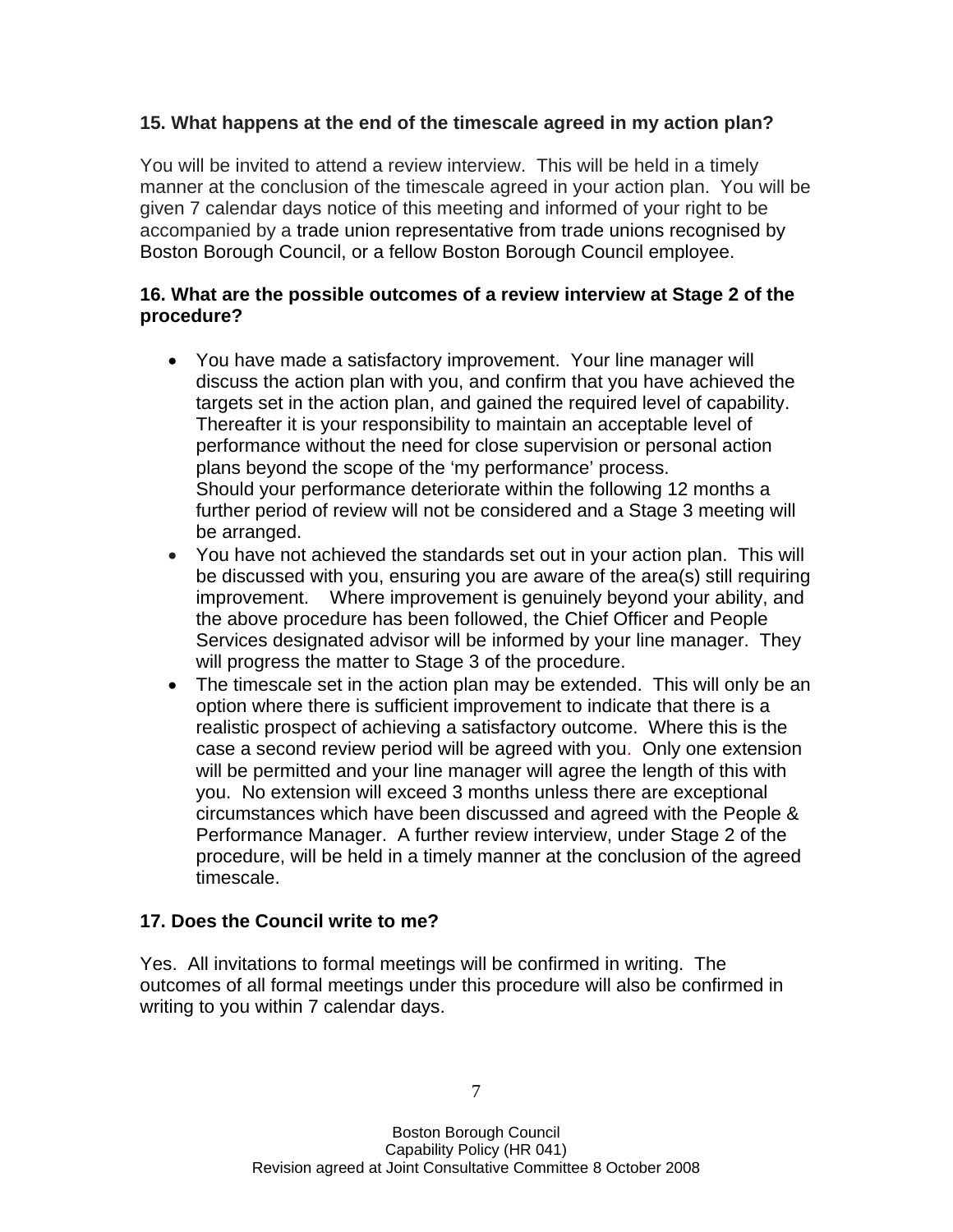#### **18. Who can attend a Stage 3 meeting?**

- The Line Manager
- People Services Advisor
- A member of SMF or CMB
- The employee concerned
- A trade union representative from trade unions recognised by Boston Borough Council, or a fellow Boston Borough Council employee, chosen by the employee

## **19. What are the possible outcomes of a formal stage 3 meeting?**

- The option of redeployment will be considered by the meeting where appropriate. This is not a requirement and is entirely dependent on the merits of your individual case and vacancies available.
- Where it is clear that you are unable to achieve the required standards, and where there is no possibility of redeployment, dismissal will be considered as a last resort.

#### **20. Can I be redeployed to a position/grade where capability would not be an issue?**

If it is agreed that redeployment to another position within the council is a possible option, your Line Manager will be responsible for investigating these possible post(s) and liaising with the relevant manager(s) in an effort to accommodate this option. Where redeployment is to a post of a lower grade, then it will not attract salary protection, and will be subject to the terms and conditions of that post.

## **21. When will I know if I will be redeployed?**

If redeployment to another position within the Council can be accommodated People Services will confirm this in writing. Your current line manager will be responsible for implementing the change as soon as possible. In cases where redeployment is not an option, or there are no suitable vacancies you will be dismissed on the grounds of capability with appropriate notice. You will be advised in writing of this decision within 7 calendar days of the Stage 3 meeting.

## **22. Can I appeal against decisions made?**

Rights of appeal against any decision made with regards to this policy can be made in accordance with the Appeals procedure (HR 006).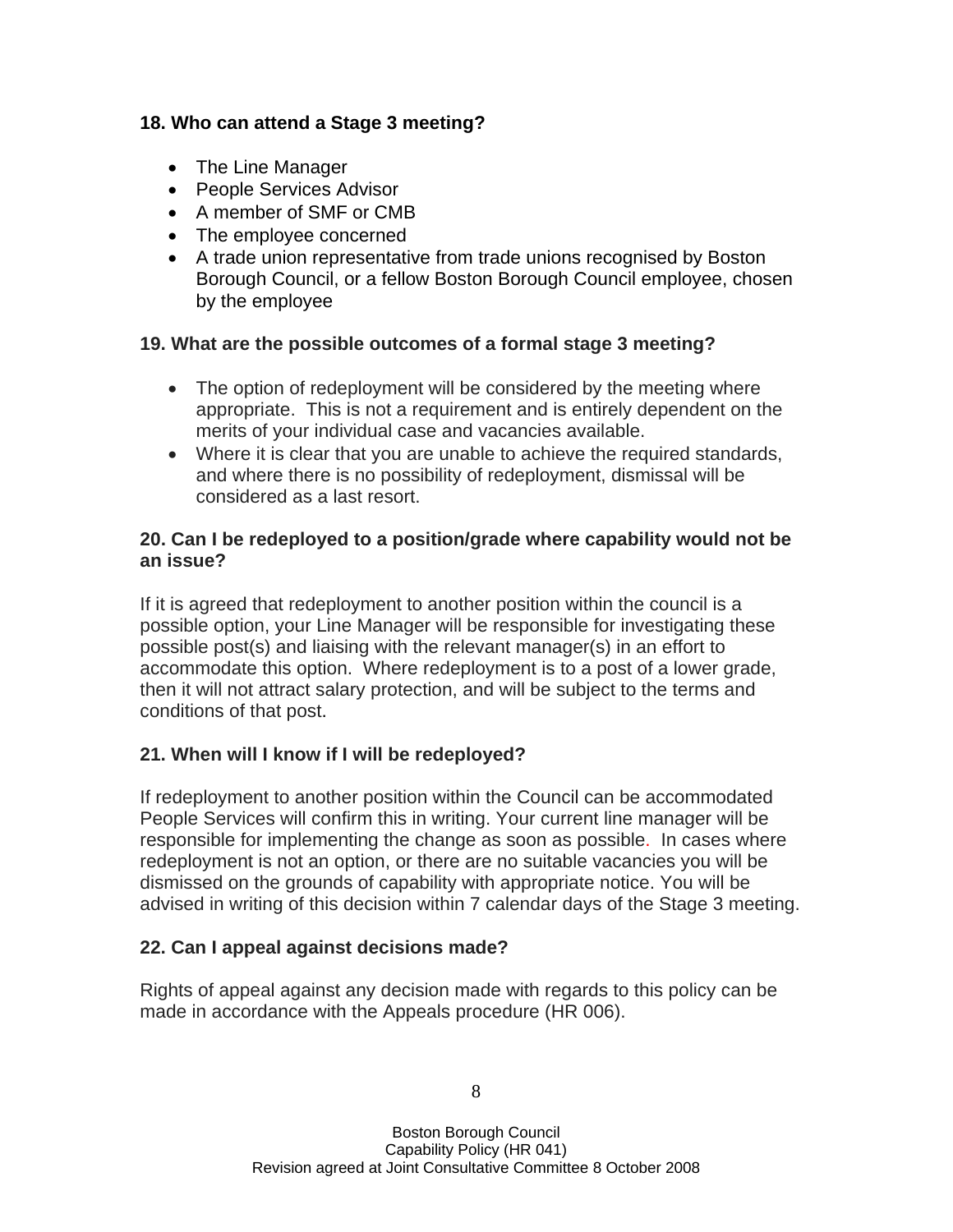## **23. What will you pay me if I am dismissed?**

Any payment will be made in line with current legislation and contractual agreements.

#### **24. Who does this policy apply to?**

This policy and procedure applies to all Boston Borough Council employees.